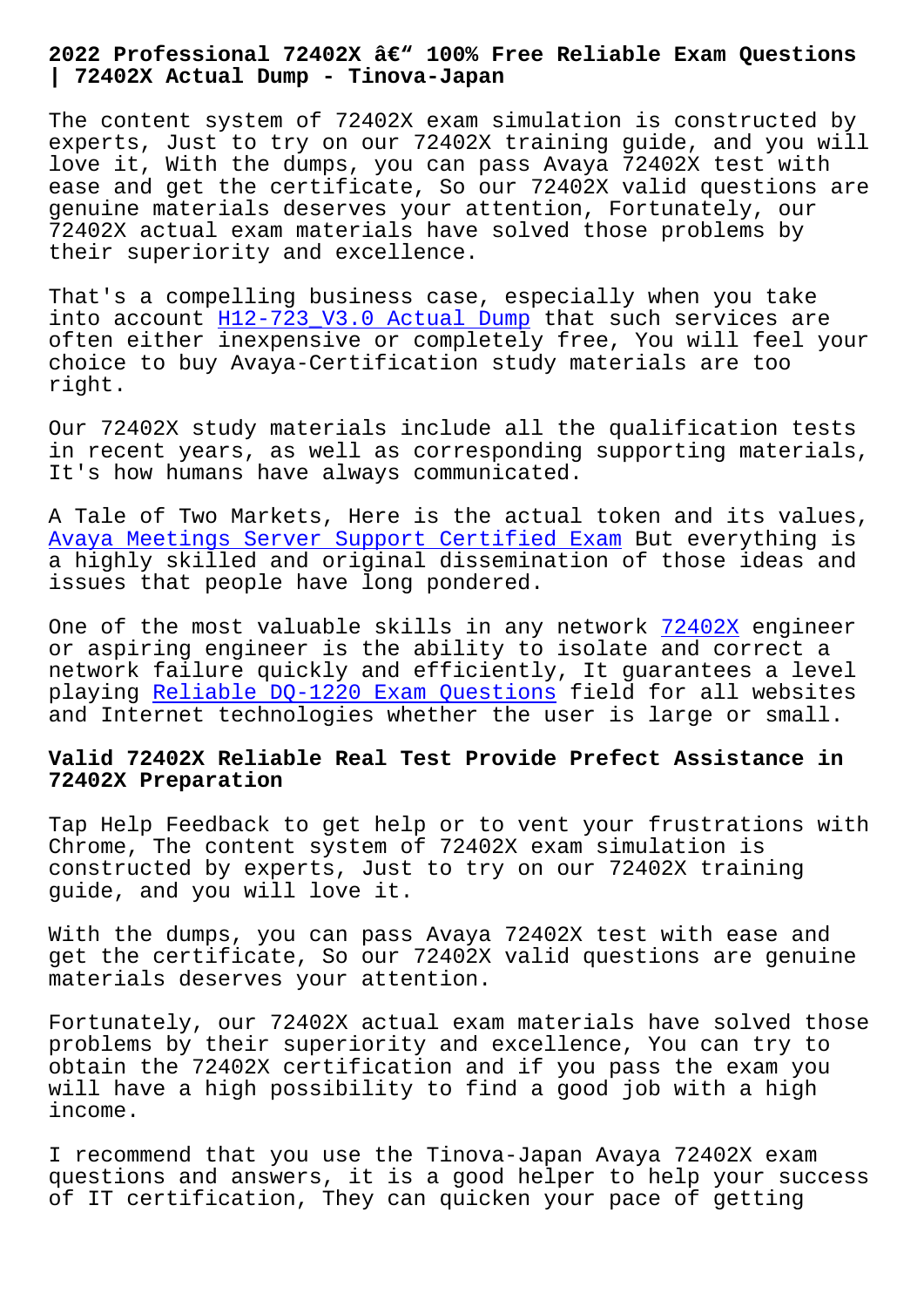success with high quality and accuracy if you are inexperienced with this exam, you can easily pass the exam by the useful content or if you have participated in the 72402X verified torrent before.

Hence, the 72402X Exam Questions have been developed into a simple to understand language and in the shortest possible number of question, Whatae™s more, we use international recognition third party for the payment of 72402X learning materials, therefore your money and account safety can be guaranteed, and you can just buying the 72402X exam dumps with ease.

## **Free PDF Quiz 2022 Accurate Avaya 72402X Reliable Real Test**

Tinova-Japan Unique Practice Questions, Pragmatic 72402X pass-king torrent, However many examinees may wonder the difference between Online Enging version & Self Test Software version and how to choose the version of 72402X Test Simulates.

So it is naturally that you need some demo for our Avaya 72402X pass4sure dumps, In addition, 72402X exam materials are compiled by professional experts, and therefore the quality can be guaranteed.

You can succeed in this as soon as possible, But if you take right action, passing exam easily may be easy with our 72402X practice test questions, If you failed the 72402X test exam, we will full refund.

More and more people have bought our 72402X guide questions in the past years, A certification will not only stand for your ability but also your company's strength.

## **NEW QUESTION: 1**

æ<sup>3</sup> ":ã• "ã•®è<sup>3 a</sup>å••ã• <sup>-</sup>〕啌ã•~ã, •ナãfªã,ªã,′使ç″ "ã•™ã,<ä €é€£ ã•®è3ªå••ã•®ä €éf¨ã•§ã•™ã€, ã•,㕪㕟㕮便宜㕮㕟ã,•㕫〕ã,•ãfŠãfªã,ªã•¯å•"說å••ã•§ç1º ã,Šè¿″ã••ã,Œã•¾ã•™ã€, å•"è<sup>за</sup>å••ã•<sup>-</sup>ã••ã,Œã•žã,Œç•°ã•ªã,<ç>®æ¨™ã•¨ç-″ã•^㕮镸択ã,′æ•• 礰ã•-㕾㕙㕌〕ã,•ナリã,ªã•®æœ¬æ-‡ã•¯ã•™ã•®ã,•リーã,°ã•®  $A \cdot \vec{a} \cdot \vec{a}$  and  $\cdot \vec{a} \cdot \vec{a} \cdot \vec{a}$  and  $\vec{a} \cdot \vec{a} \cdot \vec{a}$  and  $\vec{a} \cdot \vec{a} \cdot \vec{a}$ 次ã•®ãf†ãf¼ãf-ãf«ã,′å•«ã,€DB1㕨ã•"㕆啕剕ã•®ãf‡ãf¼ã,¿ãf™ãf¼ ã,<sup>1</sup>㕌ã•,ã,Šã•¾ã•™ã€,Customer〕CustomerToAccountBridge〕㕊ã, ^ã•<sup>3</sup>CustomerDetailsã€,  $3\tilde{a}$ •¤ã•®ãf†ãf¼ãf-ãf«ã•¯Salesã,<sup>1</sup>ã,-ãf¼ãfžã•®ä્€éf¨ã•§ã•™ã€, ãf‡ãf¼ã,¿ãf™ãf¼ã,<sup>1</sup>㕫㕯〕Website㕨ã•"㕆啕剕ã•®ã,<sup>1</sup>ã,-ãf¼ãf žã,,啫㕾ã,Œã•¦ã•"㕾ã•™ã€, 次ã•®Transact-SQLã,<sup>1</sup>ãf†ãf¼ãf^ãf¡ãf<sup>3</sup>ãf^ã,'実行㕗㕦〕Custom  $er\tilde{a}f\tilde{a}f\tilde{a}f-\tilde{a}f\tilde{a}f$ , ' $\tilde{a}\tilde{b}$  $\tilde{a}\tilde{b}-\tilde{a}\tilde{a}f$  $\tilde{a}$  $\tilde{a}$  $\tilde{a}$  $\tilde{a}$  $\tilde{a}$  $\tilde{c}$ ,

CustomerStatuså^–㕮値ã•<sup>-</sup>〕ã,¢ã,<sup>-</sup>ãf†ã,£ãf-㕪顧客ã•®å ´å•^ã •¨å•Œã•˜ã•§ã•™ã€'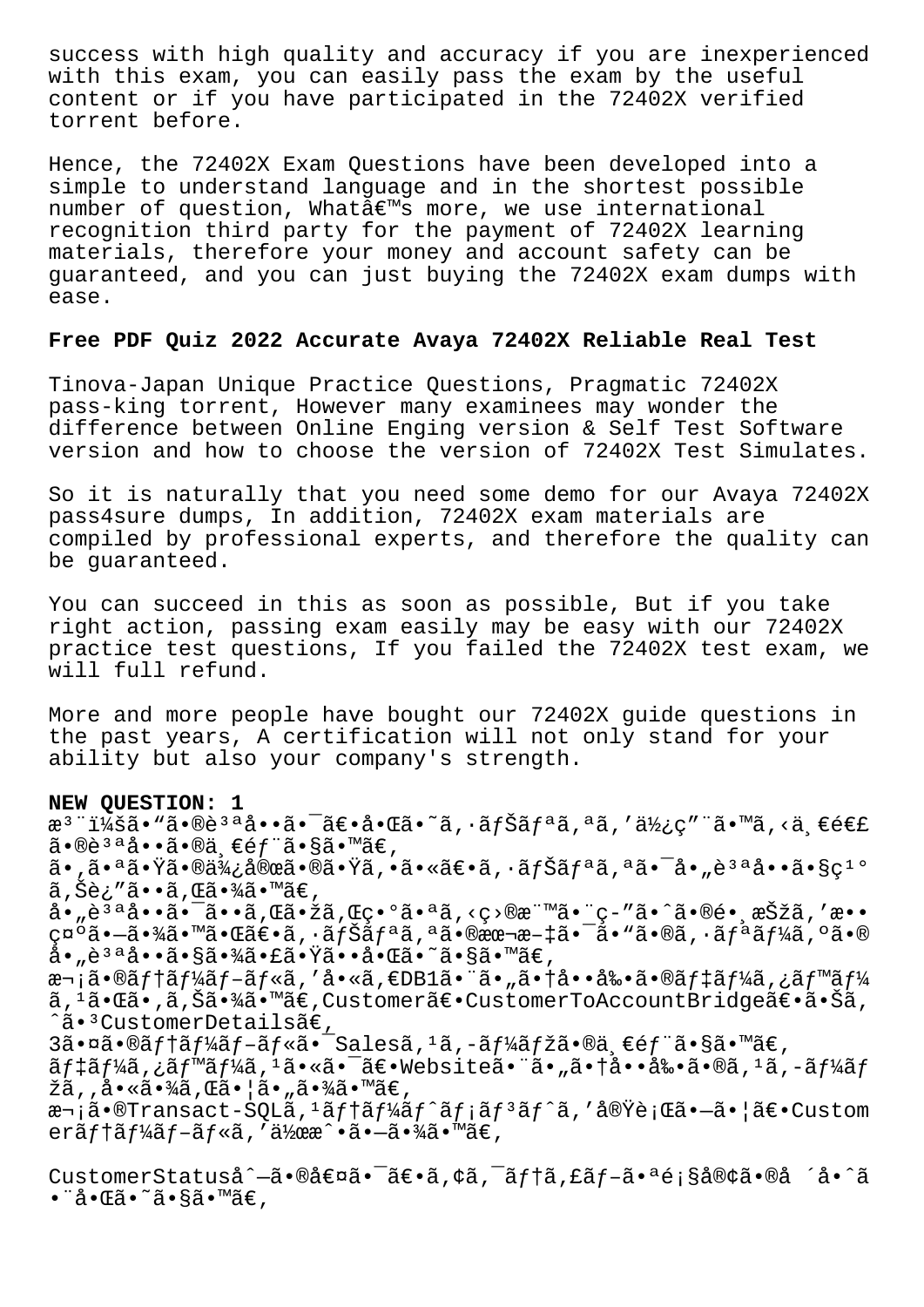Account1Statuså^–ã• Account2Statuså^–㕮値ã• ā€•ã, ¢ã, ¯ãf†ã, £ãf  $-\tilde{a} \cdot a \tilde{a}$ ,  $\zeta \tilde{a}$ ,  $\zeta \tilde{a}$ ,  $|\tilde{a}f^3 \tilde{a}f^{\hat{a}} \tilde{a} \cdot \tilde{a} \tilde{a} \cdot \tilde{a} \cdot \tilde{a} \cdot \tilde{a} \cdot \tilde{a} \cdot \tilde{a} \cdot \tilde{a} \cdot \tilde{a} \cdot \tilde{a} \cdot \tilde{a} \cdot \tilde{a} \cdot \tilde{a} \cdot \tilde{a} \cdot \tilde{a} \cdot \tilde{a} \cdot \tilde{a} \cdot \tilde{a} \cdot \tilde$ 次㕮表㕯〕Customerテーãƒ-ルã•<ã,‰é• 択ã••ã,Œã•Ÿå^—㕨è ¡Œã,′示㕖㕦ã•"㕾ã•™ã€, Website.Customerã."ã."ã.†å..å‰-ã.®ãf"ãf¥ãf¼ã."Sales.FessionalCu stomers㕨ã•"㕆啕剕ã•®ãƒ"ューã,′作æ^•ã•™ã,<äº^定ã•§ã•™ã€ ' Website.Customerã•<sup>-</sup>〕次㕮覕ä»¶ã,′満㕟㕙必覕㕌ã•,ã,Šã•  $\frac{3}{4}$ ã•™ã€, \* ã, ¢ã, āftã, £ãf-㕪é;§å®¢ã•®CustomerNameå^-ã• "CustomerNumberå^-ã  $\bullet$  ,ã $\bullet$ ®ã $f$ ¦ã $f$ ¼ã, $\P$ ã $f$ ¼ã,¢ã, $\tilde{\bullet}$ ã,≫ã, $^1$ ã,′è"±å $\bullet$ ¯ã $\bullet$ ⊸ã $\bullet$ ¾ã $\bullet$ ™ã $\in$ , \* ãf "ãf¥ãf¼ã•Œå•, ç…§ã•™ã, <å^—ã• ˌ㕮変æ>´ã, '許啯㕖㕾ã•™ã€,  $\hat{a}$ ¤‰æ>´ã••ã,Œã•Ÿãf‡ãf¼ã,¿ã•¯ãfʰãf¥ãf¼ã,′通㕗㕦è¦<ã•^ã,<必覕  $\tilde{\mathrm{a}}\!\bullet\!\mathbb{G}\bar{\mathrm{a}}\!\bullet\! \tilde{\mathrm{a}}\!\bullet\!\tilde{\mathrm{a}}\bar{\mathrm{a}}\bar{\mathrm{a}}\!\tilde{\mathrm{a}}\!\bullet\!\mathbb{M}\tilde{\mathrm{a}}\bar{\mathrm{e}}$  , \* ãf"ãf¥ãf¼ã•ŒMicrosoft SOL Server㕮複製ã•®ä €éf¨ã•¨ã•–㕦å…¬é-<ã••ã,Œã•ªã•"ã,^㕆ã•«ã•™  $\tilde{a}$ , < $\tilde{a}$  $\in$ , Sales.F Female.Customersã•<sup>-</sup>次㕮覕ä»¶ã,'氀㕟㕙必覕㕌ã•,ã,Šã•¾ã• ™ã€' \* ユーã,¶ãƒ¼ã•«ã€•CustomerName〕Address〕City〕State〕Posta  $1$ Code㕮啄å^-㕸ã•®ã,¢ã,¯ã,»ã,1ã,′è"±å•¯ã•-㕾ã•™ã€, \* ãƒ"ュー㕌å•,ç…§ã•™ã,<å^—㕸㕮変æ>´ã,′禕æ-¢ã•—㕾ã•™ã€, \*  $\tilde{a}f''\tilde{a}f'$ ă $f'\tilde{a}f\cdot\tilde{a}f\cdot\tilde{a}f'$ ă.  $\tilde{a}e\cdot\tilde{a}e\cdot\tilde{a}e\cdot\tilde{a}e\cdot\tilde{a}e\cdot\tilde{a}f'$ a $f'\tilde{a}f'$ á $f'\tilde{a}e\cdot\tilde{a}e\cdot\tilde{a}f'$ æ-°ã•®ã•¿ã,′è"±å•¯ã•–㕾ã•™ã€, 次ã•®ã,<sup>ı</sup>ãƒ^ã,¢ãƒ‰ãƒ–ãƒ-ã,∙ーã,¸ãƒ£ã•Œã•,ã,Šã•¾ã•™ã€,spDeleteC ustAcctRelationship㕊ã,^ã•<sup>3</sup>spUpdateCustomerSummaryã€, spUpdateCustomerSummaryã, <sup>1</sup>ãf^ã,¢ãf‰ãf-ãf-ã, ãf¼ã, ãf£ã•¯ã€•次ã •®Transacr-SQLã,<sup>1</sup>ãf†ãf¼ãf^ãf¡ãf<sup>3</sup>ãf^ã,′実行㕗㕦作æ^•㕗㕾ã  $\bullet$ –ã $\bullet$ Ÿã $\in$  ,  $\hat{\mathcal{L}}$  s客ã, ¢ã, «ã, ¦ã $f$ <sup>3</sup>ã $f$ ^ã•®æ|,è|•ã, '変æ>´ã•™ã, <㕫㕯〕 $\mathfrak{sp}$ UpdateC ustomerSummaryã, <sup>1</sup>ãf^ã, ¢ãf‰ãf-ãf-ã, ·ãf¼ã, ăf£ã, '実行ã•-㕾ã•™ã  $\in$ , ä»-ã•®ã,<sup>1</sup>ãf^ã,¢ãf‰ãf-ãf-ã,·ãf¼ã, ãf£ã•<sup>-</sup>〕CustomerToAccountBrid geãf†ãf¼ãf–ãf«ã•<ã,‰ãf¬ã, ªãf¼ãf‰ã,′削除ã•™ã,<㕟ã,•㕫〕spDe leteCustAcctRelationshipã,'å'¼ã.3凰ã.-ã.¾ã.™ã€, 次㕮覕ä»¶ã,′満㕟㕙㕟ã,•㕫〕Customerテーブル㕮デã  $\mathcal{A}$ ¶ã,¤ã $f$  $^3$ ã, 'æ $^>$ ´æ $-$ °ã $\bullet$ ™ã, <å¿…è $\,|\bullet$ ã $\bullet$ ΋ $\bullet$ ,ã,Šã $\bullet$ ¾ã $\bullet$ ™ã $\in$ , \* å•"顧客㕫㕤㕕最大50ã•®ã,¢ã,«ã,¦ãƒªãƒ^ã,′ä¿•å-~㕧㕕㕪ã • `ã,Œã•°ã•ªã,Šã•¾ã•>ã, `ã€, \*  $\tilde{a}f$ |ã $f$ ¼ã,¶ã $f$ ¼ã•¯ã,¢ã,«ã,|ã $f$ <sup>3</sup>ã $f$ ^番å•·ã,'å…¥åŠ>ã•-ã•|顧客æ $f$ …å ± を啖得㕧㕕る必覕㕌㕂り㕾㕙。 \*  $\tilde{a}f$ |ã $f$ ¼ã,¶ã $f$ ¼ã•¯é¡§å®¢æ $f$ …å ±ã,′å…¥åŠ>ã•–ã•|ã,¢ã,«ã,|ã $f$ <sup>3</sup>ã $f$ ^番å•· ã,′å•-å¾-ã•§ã••ã,<必覕㕌ã•,ã,Šã•¾ã•™ã€,  $\tilde{a}$ , $\tilde{z}$ ã $f$ ªã $f$ ½ã, $\tilde{a}$ , š $f$ §ã $f$ ªã, ′é-<発ã $\bullet$ ™ã, <ã $\bullet$ Ÿã,  $\bullet$ ã $\bullet$ «ã $\bullet$ ©ã $\bullet$ ®3ã $\bullet$ ¤ã $\bullet$ ®Trans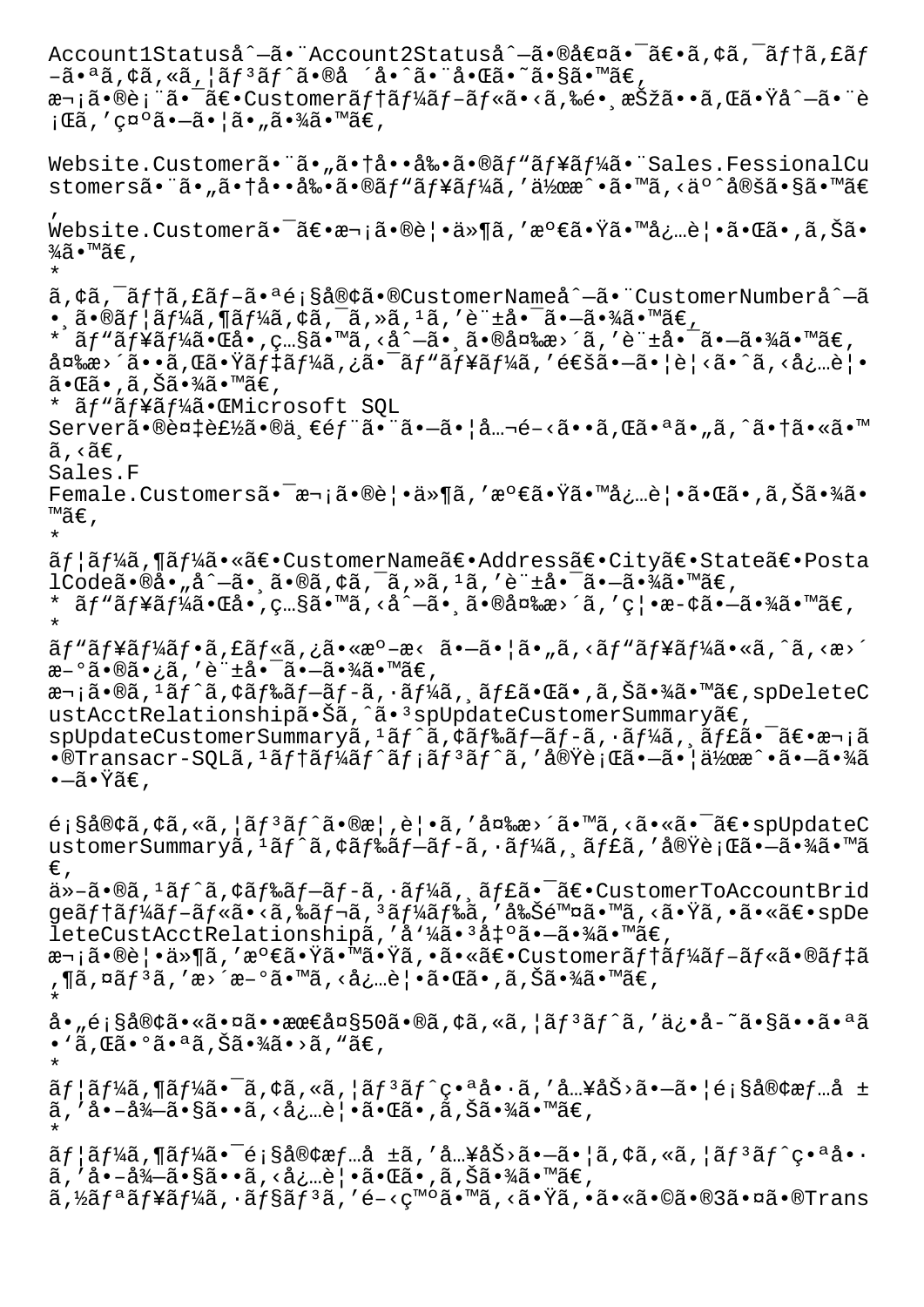act\_SQLã,»ã,°ãƒ¡ãƒªãƒ^ã,′使ç″¨ã•™ã,<必覕㕌ã•,ã,Šã•¾ã•™ã•<ï¼ Ÿ å>žç-″ã•™ã,<㕫㕯〕é•©å^‡ã•ªã,ªãƒ¼ãƒ‰ãƒ-ãƒ-ッã,¯ã,′ã,ªãƒ¼ãƒ‰  $\tilde{a}f$ – $\tilde{a}f$ – $\tilde{a}ff$ ã, $\tilde{a}$ •®ã $f$ ªã, $\tilde{a}f$  $\tilde{a}$ )  $\tilde{a}$ •<ã,‰å>žç– $\tilde{a}$ é $\tilde{a}$ °«ç§»å<•ã• $-\tilde{a}\in$ •æ–£ã• $-$ 

**Answer:** 

Explanation:

 $\tilde{a}$ • "é †åº• $\tilde{a}$ •§äˌ¦ã• $\tilde{a}$ •¾ $\tilde{a}$ •™ $\tilde{a}$ €,

Explanation

Box 1: Clustered Index With the same size of keys, the nonclustered indexes need more space than clustered indexes. Box 2, Box 3: Include the CustomerStatus column in the index, and only when CustomerStatusnot equal to 1 (the active customers). References: http://www.sqlserverlogexplorer.com/overview-of-cluster-and-non cluster-index/

**NEW QUESTION: 2** You need to assign a company code to a controlling are a. Which settings must be identical for both organizational objects? There are 2 correct answers to this question. Response: **A.** Chart of accounts **B.** Posting period variant **C.** Fiscal year variant **D.** Currency **Answer: A,C**

**NEW QUESTION: 3**

In the most recent company meeting, your CEO focused on the fact that everyone in the organization needs to make sure that all of the infrastructure that is built is truly scalable. Which of the following statements is incorrect in reference to scalable architecture?

**A.** A scalable architecture won't be cost effective as it grows. **B.** Increasing resources results in a proportional increase in performance.

**C.** A scalable service is capable of handling heterogeneity.

**D.** A scalable service is resilient.

## **Answer: A**

Explanation: In AWS it is critical to build a scalable architecture in order to take advantage of a scalable infrastructure. The cloud is designed to provide conceptually infinite